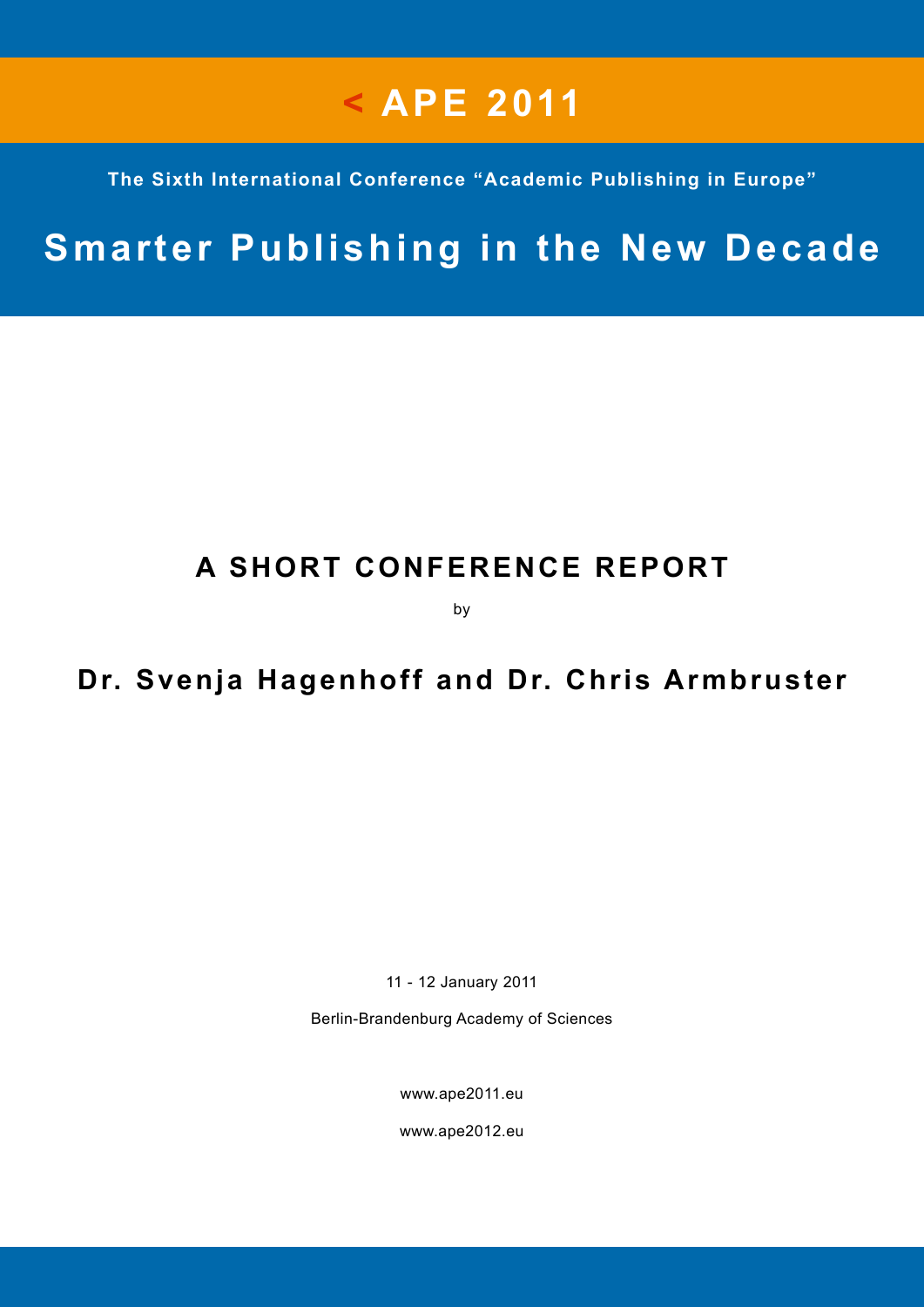#### **APE 2011: Academic Publishing in Europe A Short Report from the International Conference: "Smarter Publishing in the New Decade"**

11-12 January 2011, Berlin-Brandenburg Academy of Sciences preceded by the Education and Training Course: "Understanding and being Successful in Publishing" on 10 January 2011

by Dr. Chris Armbruster (Max Planck Digital Library, Berlin) and Priv.-Doz. Dr. Svenja Hagenhoff (University of Applied Sciences St. Pölten, Austria).

#### **Welcome and Opening Addresses**

In his **opening remarks,** Professor Michael Mabe (CEO, International Association of STM Publishers, The Hague and Oxford) welcomed all participants. He reminded the audience that twenty years of the Internet have changed much in publishing, but that many new formats have historic precursors, e.g. XML the scroll; and PDF the codex. He identified three preeminent themes for 2011 and the years to come: a) policy development with regard to research data and publications, particularly as new evidence becomes available from a variety of international projects; b) the (possible) tipping point for eBooks and therefore for all of scholarly publishing to occur online first and primarily; and c) how to deal with intellectual property rights when, in principle, the first digital copy serves all.

In his **opening keynote,** Professor John Wood (Secretary General of the Association of Commonwealth Universities, London and Chair of the High Level Expert Group on Scientific Data) spoke about *Riding the Wave: How Europe can Gain from the Rising Tide of Scientific Data.* The rising tide drives the globalization and virtualization of research, enabling the world to tackle major challenges like sustainable development in a more democratic way through shared and equal access to data and its extensive re-use. At the level of infrastructure, further large-scale investment in the grid and super computers is paramount, while at the policy level international summits should be hosted to develop common standards and a shared understanding of the technical, linguistic and legal challenges involved. Professor Wood stressed that European projects to build research infrastructures demonstrate conclusively that eScience and data-driven research is the future, not only in STM but, equally, in the social sciences and humanities. In all these fields, the integration of publication and data will open up whole new frontiers of research.

In the **second keynote,** Professor Dr. J.J. Engelen (President of the Governing Board of the Netherlands Organisation for Scientific Research - NWO, The Hague; and Vice-President of EUROHORCs, European Heads of Research Councils) highlighted *What Academic Publishing can do for Science*. EUROHORCs and NWO favor a transition to open access publishing - professional and peer reviewed. NWO has established a fund to support open access publishing, not just for journals but also for books. More generally, the main challenge for those responsible for allocating these funds is to find ways to scale up quality open access publishing more rapidly. One route is to flip established journals. A second route is to establish new journals. The latter, however, takes time and is fraught with uncertainty. So fund holders are looking for new ways to promote and secure the launch of quality journals. Publishers are invited to approach fund holders about the launch or conversion of journals.

The first session, **Peer Review,** was chaired by Mayur Amin (Senior VP, Research and Academic Relations, Elsevier, Oxford). He highlighted how peer review was indispensable but also subject to controversial discussion. The focus of the session was to be on improvements to peer review.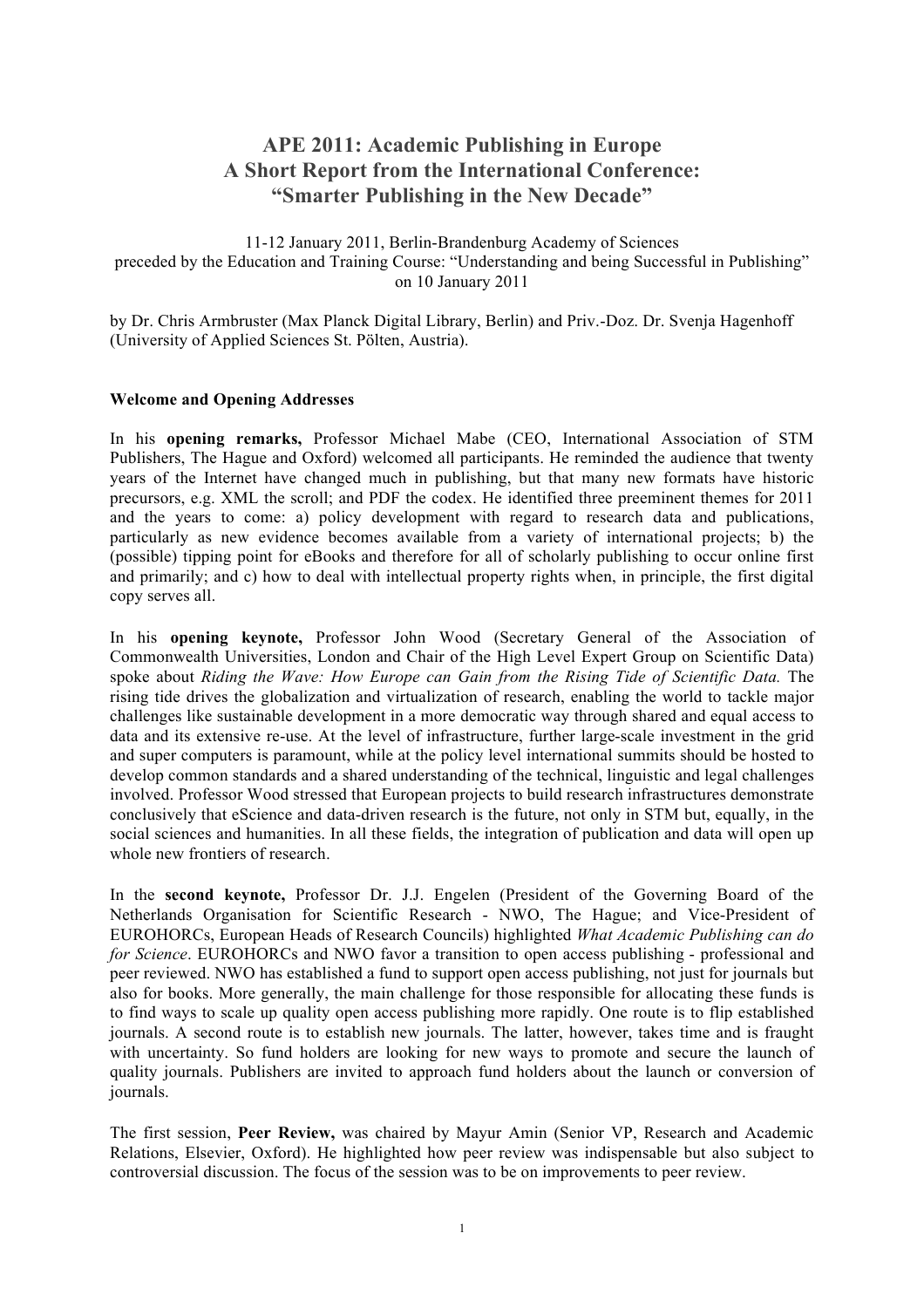**Dr. Adrian Mulligan** (speaking also for **Dr. Andrew Plume,** both Research & Academic Relations, Elsevier, Oxford) started his talk on *Peer Review: The Evidence,* by stating that over 1.4 million articles are published in peer-reviewed journals annually. Elsevier conducted a peer review survey between July 28 and August 11, 2009. From a randomly selected sample of 40,000 researchers, about 4,000 completed the survey. Overall, researchers are satisfied with the mechanisms of peer review. For the most part, researchers do expect peer review to improve quality, but they are not very confident that the system can verify the originality of a manuscript, select the best or detect fraud. The system is considered sustainable in terms of available peer reviewers. Innovations in peer review were also examined. With regard to open peer review, the British Medical Journal Group conducted a trial and found that it did not improve the quality of the reviews. *Atmospheric Chemistry and Physics* is a journal with open peer review, but three out of four referee comments are posted anonymously, indicating that reviewers prefer this. With regard to cascading peer review, the Neuroscience Peer Review Consortium (NPRC), an alliance of 37 journals, agreed to process manuscript reviews 'downstream', but authors agreed to have the reviews forwarded to a second consortium journal for less that five percent of manuscripts submitted. With regard to the idea of publishing rejected manuscripts, Rejecta Mathematica accepts manuscripts if the authors are willing to make a case for them, but since the summer of 2009, only six papers have been published.

**Dr. Bernd Pulverer** (Head of Scientific Publications at EMBO and Chief Editor of the EMBO Journal, Heidelberg) spoke on *Transparent Peer Review*. He re-affirmed peer review as crucial to quality assurance, but believes that the process must be overhauled to make it faster and more transparent. In 2009, EMBO established a new review process based on Web 2.0 technologies. The review platform enables the reading of the anonymous reviews, and accelerates communication with authors. In effect, the manuscripts and the reviews are published together. Initially, some five percent of authors backed out, but this number has dropped. In autumn 2010, the new review process was rolled out for all EMBO publications. No differences have been observed in the quality of reviews and the ratio of submissions to acceptance , but the reviews are available for public inspection.

Prof. **Maurizio Marchese** (Department of Information Engineering and Computer Science, University of Trento, Italy) gave a talk about *Liquid Publications: Scientific Communication meets the Social Web*. He started with the observation that no systematic correlation could be found for articles between peer review judgment prior to publication and the number of citations received after publication. Moreover, peer reviewers mainly demonstrate strong agreement when clearly rejecting or fully accepting manuscripts, but not for the majority of manuscripts that fall in between. LiquidPub is about linking scientific networks and social media to develop a scholarly communication system for the Internet era – with usage and re-use as important components. LiquidPub gives authors the freedom to write until they are finished (no standard length of text), embed data, slides and other material, update and improve the text and kick-start viral dissemination through sharing. The relevance of a contribution is determined based on usage analysis, and publications can be ranked, establishing a recommendations system.

The second session, **The Data Deluge, to Drown or Swim?** was chaired by Robert M. Campbell (Senior Publisher, Wiley Blackwell, Oxford). He focused on the fact that the possible integration of data with publishing is still an open issue with an unknown outcome.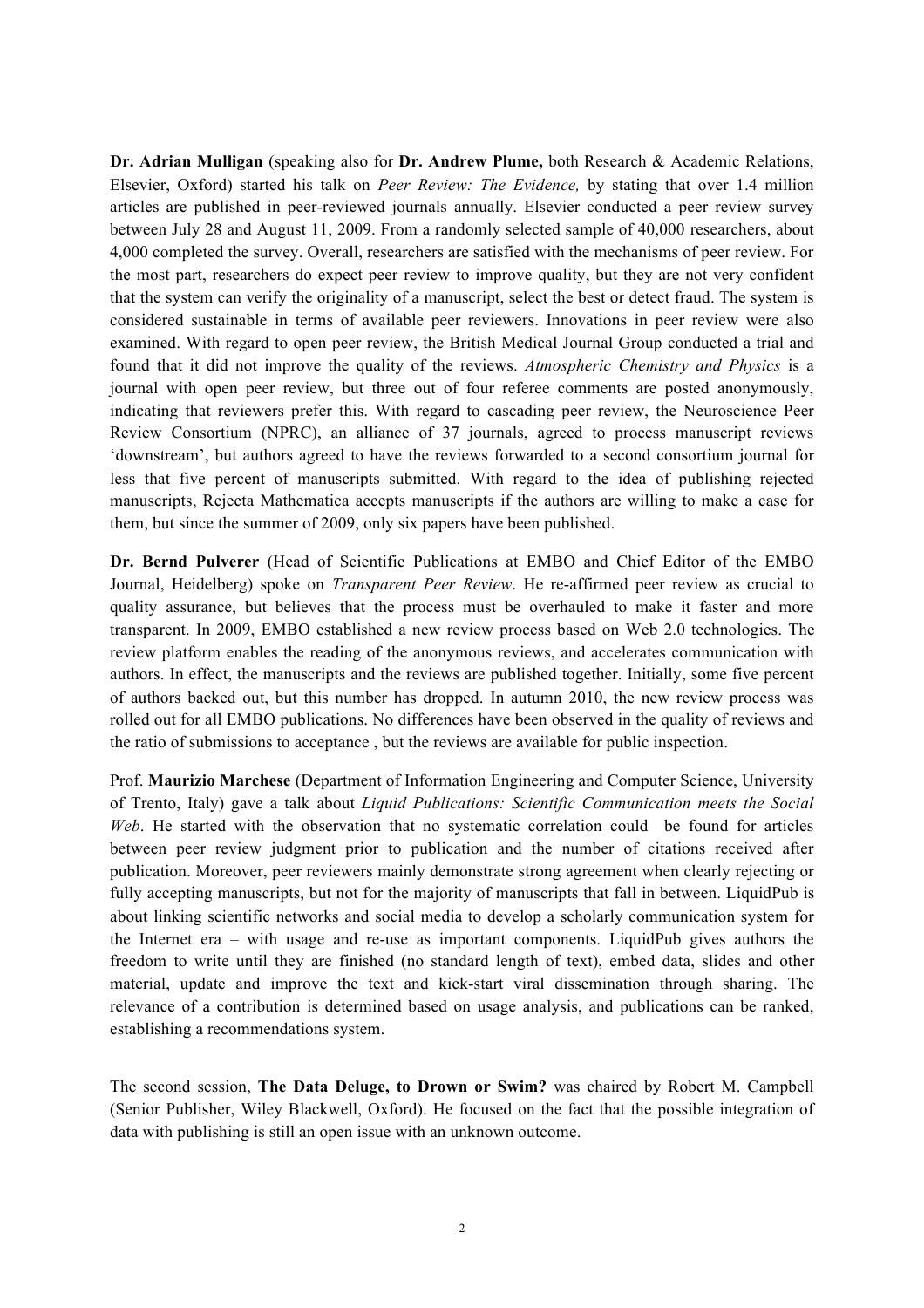**Dr. Herbert Grüttemeier** (Immediate Past President, ICSTI and Head of International Relations, INIST-CNRS, Vandoeuvre-lès-Nancy) reported on *Helping to Ride - A Look at Data Sharing and Access Policies.* He noted a wide variety of quite similar policies on data sharing and preservation across Europe and North America. This is a major concern and efforts are underway to established integrated data platforms. It is anticipated that this will promote openness, encourage re-use and lead to new and unexpected research questions. However, faculty is often reluctant to pro-actively share and/or hand over data. Researchers have invested heavily in their data, and, since they may derive a competitive advantage from what they have produced, will want to exploit them in publication, and may not trust others to preserve them adequately. This means that data sharing policies are currently beset by the problem of enforceability.

**Mrs. Eefke Smit** (Director, Standards and Technology, International Association of STM Publishers) spoke on *Taking the Current when it Serves - Research Data from the Publishers' Perspective.* She introduced her talk by stating that research is becoming increasingly data-intensive. The researchers surveyed indicated that most of them store data on their computer, mobile storage carriers, and/or servers of the institute. Asked about the storage of future data, most of them mentioned the digital archives of their organization as well as external web services like Google. She also pointed out that publishers have no coherent approach, let alone a standardized one, for including data with publications. Some allow data supplements, some don't; some ask researchers to include temporary or permanent links to the data, some don't. She recommended that publishers should face up to the challenge of data storage. She stressed that requiring the availability of supporting research material should be an editorial policy, and that publishers should ensure that data is stored, curated and preserved by secure and reliable means. Bi-directional links and persistent identifiers are required, and a best practice for peer reviewing data must be developed.

**Dr. Jan Brase** (Chairman, International DOI Foundation and Managing Director, DataCite, German National Library of Science and Technology, Hannover) spoke about *DataCite - Improving Access to Research data From the Perspective of Libraries.* DataCite is a consortium of national libraries from Germany, Denmark, France, the Netherlands, Canada, Great Britain and the United States (15 members, shared infrastructure) to facilitate access to data and establish them as legitimate and citable contributions to the scientific record. The consortium is also aiming for data archiving that verifies results and helps to re-purpose data for further study. DataCite is a DOI registration agency and cooperates with CrossRef. DOIs provide the permanent link, and the metadata kernels are collected in a central database.

**Dr. Malte Dreyer (**Head, Research and Development, Max Planck Digital Library, Munich) spoke on *Managing Publication and Research Data: The eSciDoc eResearch Infrastructure.* eSciDoc is an open source e-research environment which allows scholarly communities to collaborate globally in an interdisciplinary manner. It provides a set of services, tools and content models as well as a growing set of applications, such as publication management, digitized resources, and image data. It is an infrastructure that ensures enduring access to research results and the data resources of scientific institutions and research organizations.

The panel discussion which followed centered on the sustainability of data archiving and long-term access. Members of the audience were particularly concerned about costs. It was suggested that fund holders as well as libraries would have to be engaged more strongly. The issue of whether scholarly publishers or research institutions would be better suited to manage data archiving was also discussed.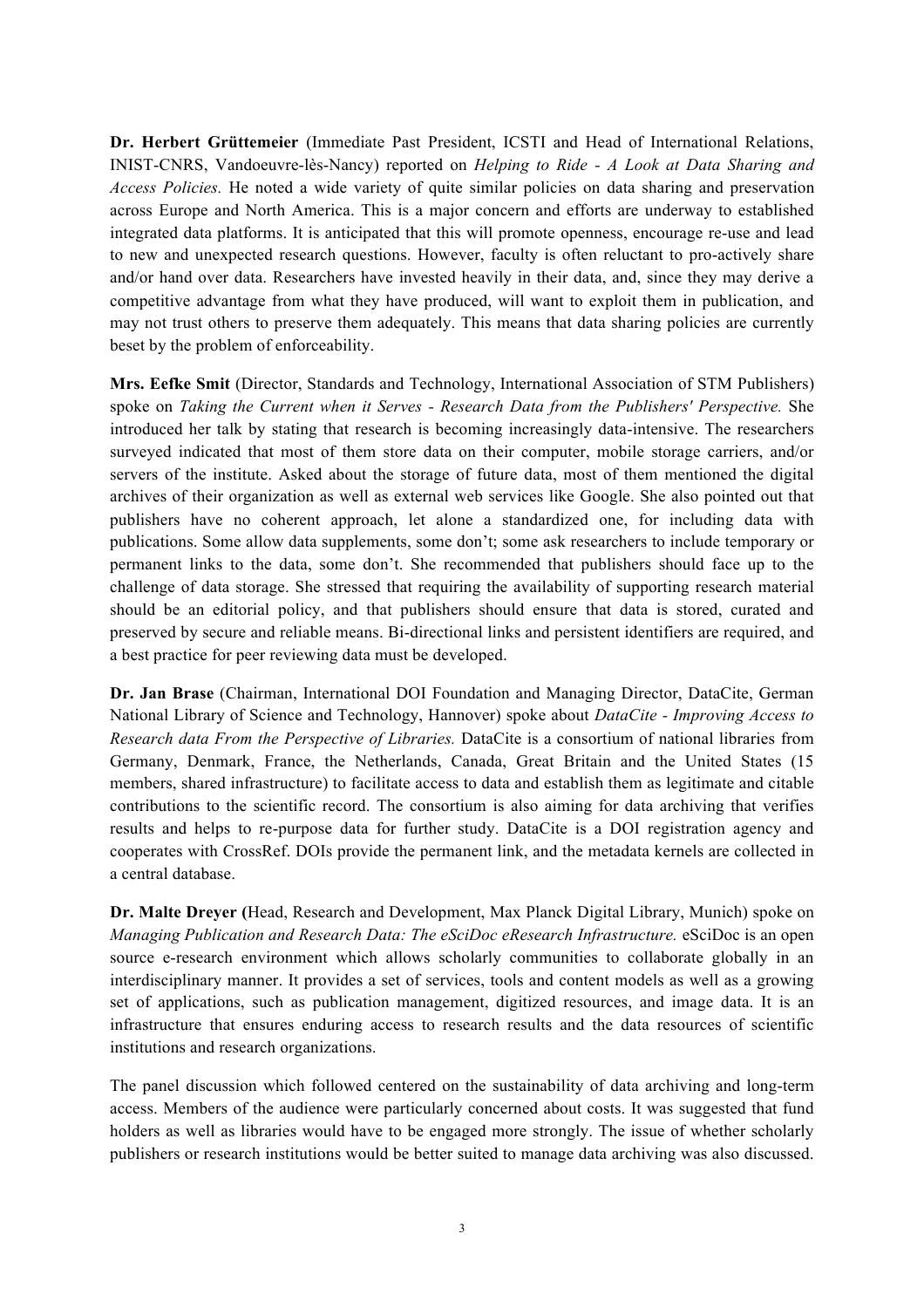The crucial questions which emerged, however, were the need to capture metadata early and decisions about what will be archived and for how long.

The **APE Lecture** was delivered by Professor Werner Kuhn (Director, Institute for Geoinformatics, University of Münster). In *The APE Lecture: Information in Space and Time,* Prof. Kuhn stressed that academic publishing should be open access by default and should deliver more than just papers. Discussions about cost and ownership detract from the real issue, which is to create value. From his point of view there are significant untapped opportunities to create value in academic publishing. For example; there is an opportunity to create and curate vocabularies for linked data, and to exploit location and time for access, filtering and reasoning. We currently have silos with a lot of data about different topics such as climate change, health, migration etc. The real challenge is to exploit this data across silos by linking data and models. The LODUM project was established for this purpose. LODUM stands for Linked Open Data University of Muenster. The University of Muenster is the first university which has decided to go open with its research data to support spatio-temporal and semantic reasoning. There are still some challenges surrounding the ambitious aims of the LODUM project, like creating incentives to open up research data, accessing rights management, the lack of shared vocabularies as well as trust and reputation modeling.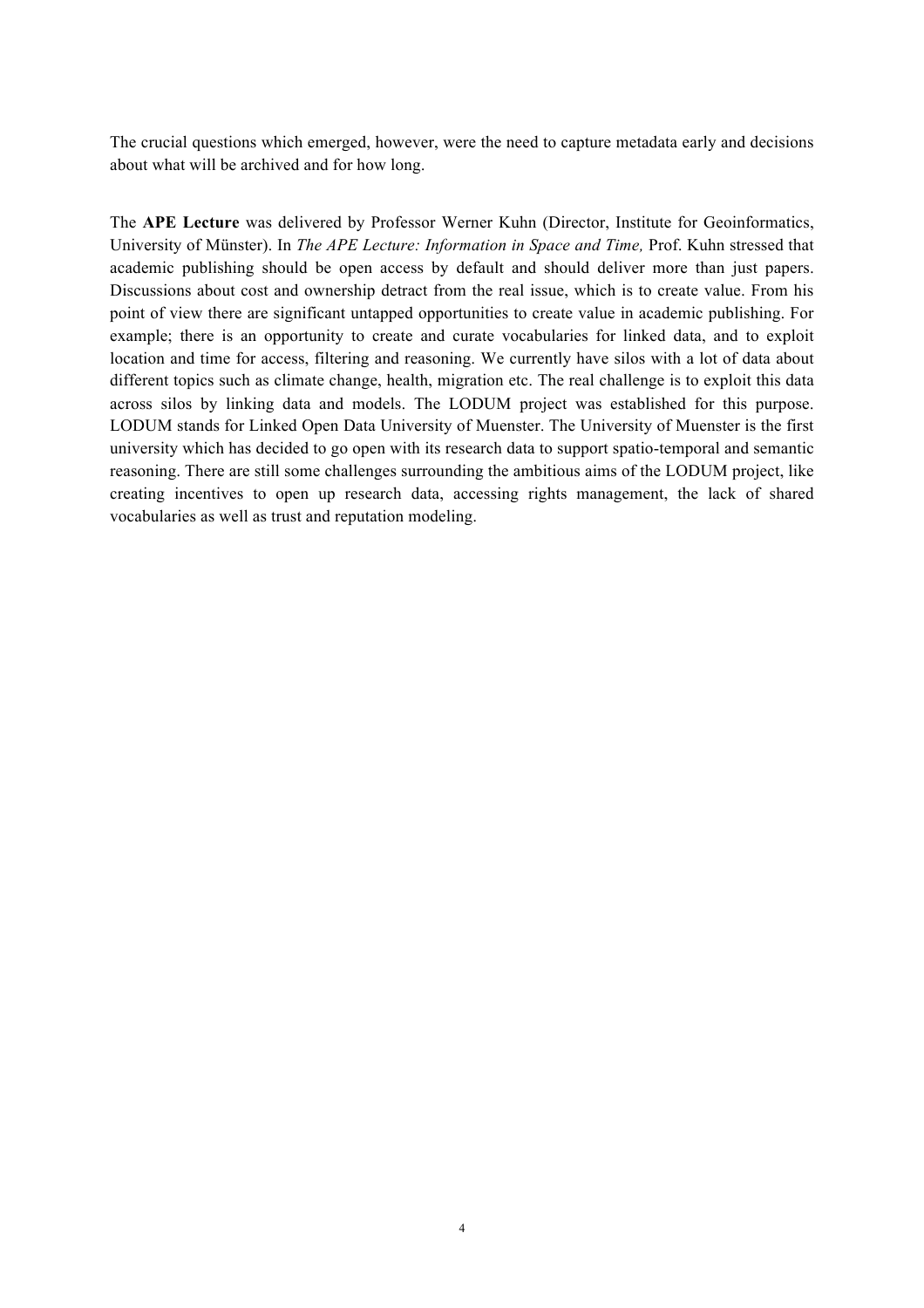The second day of the conference began with two parallel sessions:

**A) The Future Group** (Workshop moderated by Ehrhardt F. Heinold, Heinold, Spiller and Partner, Hamburg) explored the possible futures for scientific publishing with regard to potential changes of the product and, consequently, the role of publishing houses. Will the rise of data-driven research, with continuous data streams, lead to the emergence of complementary, continuous forms of publishing with shorter, fluid and/or updated versions, or will the traditional discrete forms of publishing by article and book prevail? Will Web 2.0 publishing (social media, wiki publishing) support more continuous publishing with fluid versions for different audiences? There was an animated discussion of these controversial questions and different answers were offered, but no consensus prevailed. Equally controversial was the question of whether publishing houses should primarily be serving authors, communities or readers, and what the preferred mechanism of payment should be. To sum up, there was no agreement on the future role of publishers, suggesting that it is either too early to make predictions, or alternatively, that divergent models of scientific publishing might be emerging.

**B)** The session: **Going Out! International Chinese Publishing** was chaired by Dr. Matthias Wahls (m.w. publishing consultancy, The Hague), who gave a brief introduction to the Chinese strategy of 'Going Out'. Since 2005, financial support has been available for translations of Chinese works into more widely used languages such as English and German. The strategy follows a three step approach: firstly, the Chinese want to increase copyright trading and co-publishing agreements ("to sail in a borrowed boat"); secondly, their aim is to enable native publishers to invest outside the Peoples Republic ("to set out in a self-built boat"); and thirdly, Chinese capital should be invested in foreign publishers ("to purchase a boat for going out" ). He explained that western publishers in China (the early movers), are competitors rather than partners, as they tap directly into Chinese scholarschip. They utilize their competitive advantage in e–publishing, journal publishing, and international marketing and sales. The current situation of Chinese publishers is characterized by a great variety of co-operations, impressive copyright trading and co-publishing activity - as well as by an improved international presence at events like FIBF and other book-fairs; English websites and English speaking staff. Culture and language, coupled with - from a western perspective – management, could be the hurdles which impede the Chinese aim of going out.

**Stephen Boume** (Chief Executive, Cambridge University Press) presented a publisher's experience in his talk *East meets West: practical Problems, practical Solutions*. Firstly, he stressed that because of extensive support for scholarly publishing, Chinese circulation figures are much higher, for example, they can be as high as sales of 50,000 for an important book as compared to 500 in the EU and US. Also, Chinese books often cover very specialized topics, so while a book about a Chinese tea ceremony might not have many buyers in the west, it is an appropriate topic for the Chinese market. An unusual aspect is how "truth" is dealt with. A book on the history of China was translated and printed for the western market by Cambridge University Press. Introductory chapters were written by western scholars to provide readers with context. The Chinese agreed to this solution and the Chinese president personally authorized Cambridge University Press to print the translated book. More generally, Chinese publishers or the Chinese government approach western publishers and ask for a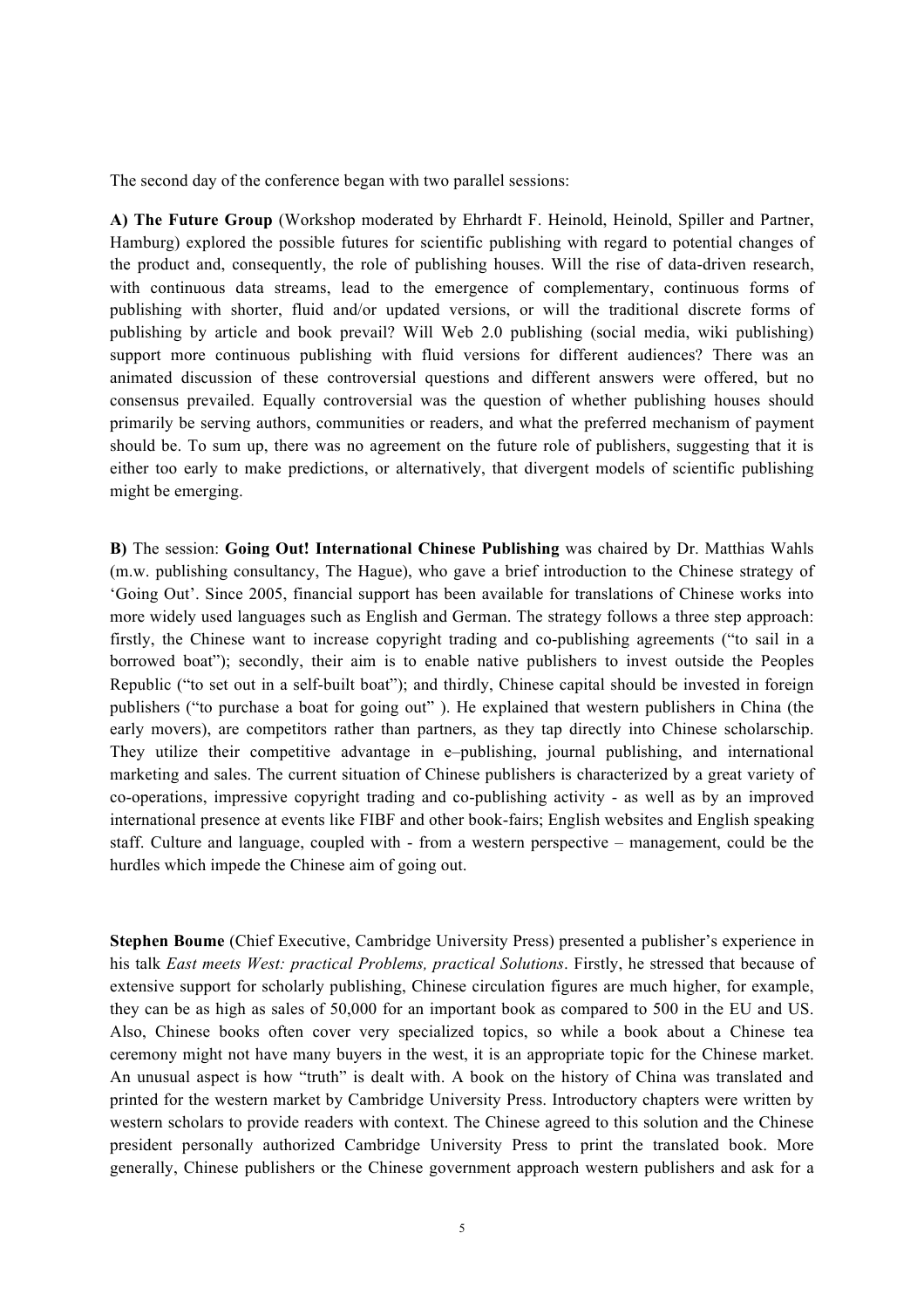translation of their books. A preferable scenario would be one in which western publishers could approach Chinese academics directly and ask them to write up their results for the western market. Currently, the format of Chinese publications presents a challenge. For example, Chinese authors do not use bibliographies. Neither is the notion of copyright well understood (or adhered to). Moreover, it is difficult to find professional translators capable of providing a fluent translation from Chinese to English, so translation has to be a two-step process. First, a technically perfect translation of the text into English is provided – by a Chinese translator. Then an English native speaker transforms the text into idiomatic language. Most of these difficulties could be circumvented if Chinese scholars wrote directly for the international market.

In her talk *Academic Publishing in China: Tailored Partnerships for Common Goals* **Dr. Anke Beck**  (Senior VP publishing, De Gruyter, Berlin) explained why De Gruyter is involved in the Chinese publishing market. She stressed that China is the fastest growing content provider because Chinese scholars have become fully-fledged members of the scientific community. China's growing economic and geopolitical influence, accompanied by a desire to promote its culture and language internationally, makes the humanities sector an interesting market with much potential for growth. De Gruyter is looking for long-term strategic partnerships rather than short-term revenue through licensing or distribution agreements and aims to develop common projects from scratch. This means starting with an English product without any need to solve the problems of translation and to be involved in a project from the conceptual stages onwards, ensuring that the eventual product will meet high quality standards. Censorship is circumnavigated by avoiding 'touchy' topics. A particular project is the Chinese language atlas. A comprehensive Language Atlas of China was produced 15 years ago on the basis of accumulated fieldwork in China and with UNESCO support. Currently an updated, revised English version, as well as a second volume on minority languages, is being developed in cooperation with Chinese publisher Commercial Press. The editorial board as well as the contributors will consist of both Chinese experts and western sinologists.

**Matthias Kaun** (Head, East Asia Department, Staatsbibliothek zu Berlin) spoke on *Collection Building Reality: Challenges and New Needs for a Chinese Collection in Europe. G*lobal material is collected by major libraries in Germany, with support from the German Research Foundation (DFG). The Berlin State Library is responsible for law, Slavic studies and literature, foreign newspapers, topographic maps and cartography, and East- and Southeast Asia. The East and South East Asia Collection includes acquisition, e-resources, digitization projects, and technical solutions. For China alone, in 2009, about 580 publishing houses produced more than 300,000 printed items, of which nearly 170,000 are new titles; nearly 240,000 books, of which nearly 150,000 were new books; 9,851 journal titles, and 1,937 newspapers. Moreover, prices are increasing and shifts in the exchange rate further increase acquisition costs. Secondly, new business models are on the rise (print  $\&$  e, e-only). Furthermore, cooperative projects with Chinese companies are being launched (cataloguing, digitization, input of metadata, special services, building of new databases etc.). However, stable and reliable services from e-providers – especially those who are not the copyright holder – are needed. Yet questions of intellectual property protection and/or open access are unresolved. Hence the challenge of building a collection in the west is a very big one.

The session **Innovation** was chaired chair Eefke Smit (Director, Standards and Technology, International Association of STM Publishers, Amsterdam).

**Adam Marshall** (Group Head of Marketing and Customer Services, Portland Press, London) spoke on *Bringing the Journal alive: the Semantic Biochemical Journal*. He presented the idea of Utopia Documents, software through which PDFs come alive by linking to live resources on the web and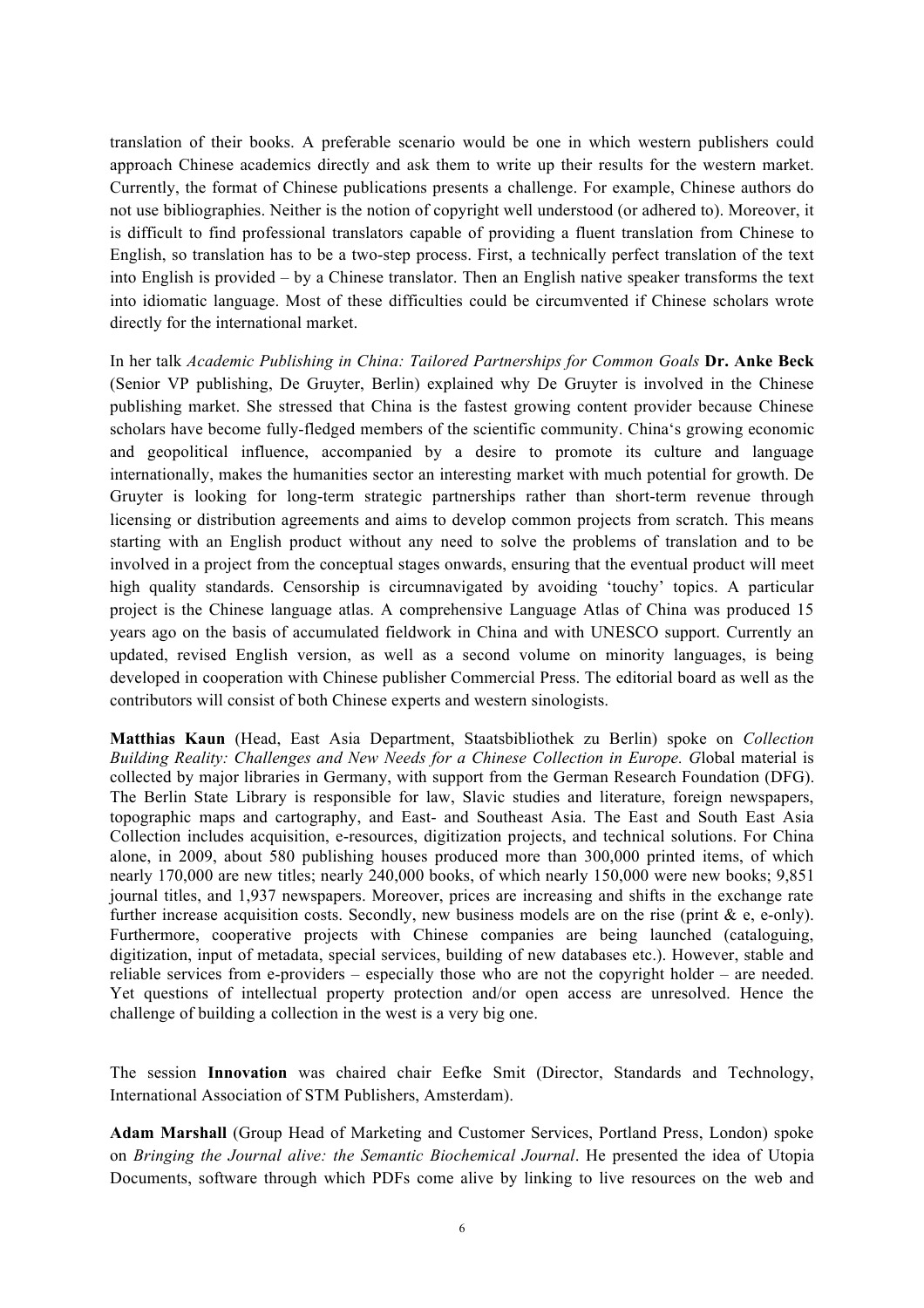turning static data into live interactive content. A user can comment on the article and explore article content with an integrated semantic search bar. Live data can be inspected by interacting directly with curated database entries. Together with the University of Manchester, Portland Press has transformed the Biochemical Journal into a Semantic Biochemical Journal.

**Victor Henning** (Co-founder and CEO, Mendeley, London) talked about *Mendeley: Building the World's largest Semantic Research Database - from Scratch!* Mendeley is a reference manager and academic social network tool that helps researchers to organize their activities, to collaborate with others, and to integrate bibliographies and data. Mendeley enhances collaboration and transparency by inviting researchers to share the knowledge on their computer (which otherwise remains locked up). While basic services are free, the premium version has to be paid for. After 24 months, Mendeley counts more than 700,000 users providing real-time information (e.g. readership statistics, related research) on 58m research papers. The semantic data created is provided under a creative commons license, allowing the development of apps that mash-up this data with further information (more than 50 apps are under development).

In his speech *Anytime, Anywhere: Strategies for Mobile Content Delivery* **Kevin Cohn** (Vice President of Operations, Atypon, Santa Clara) talked about technologies options. He underlined the advantages of using HTML 5 for application development compared to proprietary solutions. He presented WebKit, which is an open source web browser engine developed by Apple, RIM, Google, and others. It uses HTML5, CSS3, and JavaScript with high performance and stability. It is integrated in the Safari browser, Google Chrome, and every modern smart phone operating system. Cohn acknowledged that scientific publishing on mobile devices is still in the early stages of development, but pointed out that there is a rapidly rising demand in places where devices such as iPads and smart phones are commonly used.

The afternoon session **Open Access: The facts** was chaired by Dr. Salvatore Mele (Head of Open Access, CERN, Geneva). He emphasized that the presentations which followed were all based on rigorous study and empirical data.

Professor **Stuart M. Shieber** (Director, Office for Scholarly Communication, Harvard University Library, Cambridge, MA) spoke on *The Rational and Empirical Basis for Open-Access Initiatives.* According to Shieber, the empirical evidence available indicates that article-processing charges were highly conducive to the emergence of an efficient market in a way that big subscription deals never were or will be. He added that it was not individual actors who were to blame, but that a scientific information market based on subscriptions tends to be monopolistic, exhibit little demand elasticity, and result in significant moral hazards. As regards a market based on APCs, he suggested that that the asking price should correspond to the level of service and quality offered, with cheap and free journals constituting a bottom feed, and that there was competition among publishers with regard to quality, service and price.

**Bettina Goerner** (Manager Open Access, Springer Science+Business Media, Heidelberg) highlighted some results of *SOAP - Study of Open Access Publishing: what Researchers want, what Publishers offer (*funded by the EC FP7 – Science and Society) The study analyzes and compares supply and demand for open access publishing, based on a comprehensive analysis of the Directory of Open Access Journals and a global survey with more than 40,000 responses. Currently, the overwhelming majority of open access publishers are very small (one or a few journals, collectively publishing much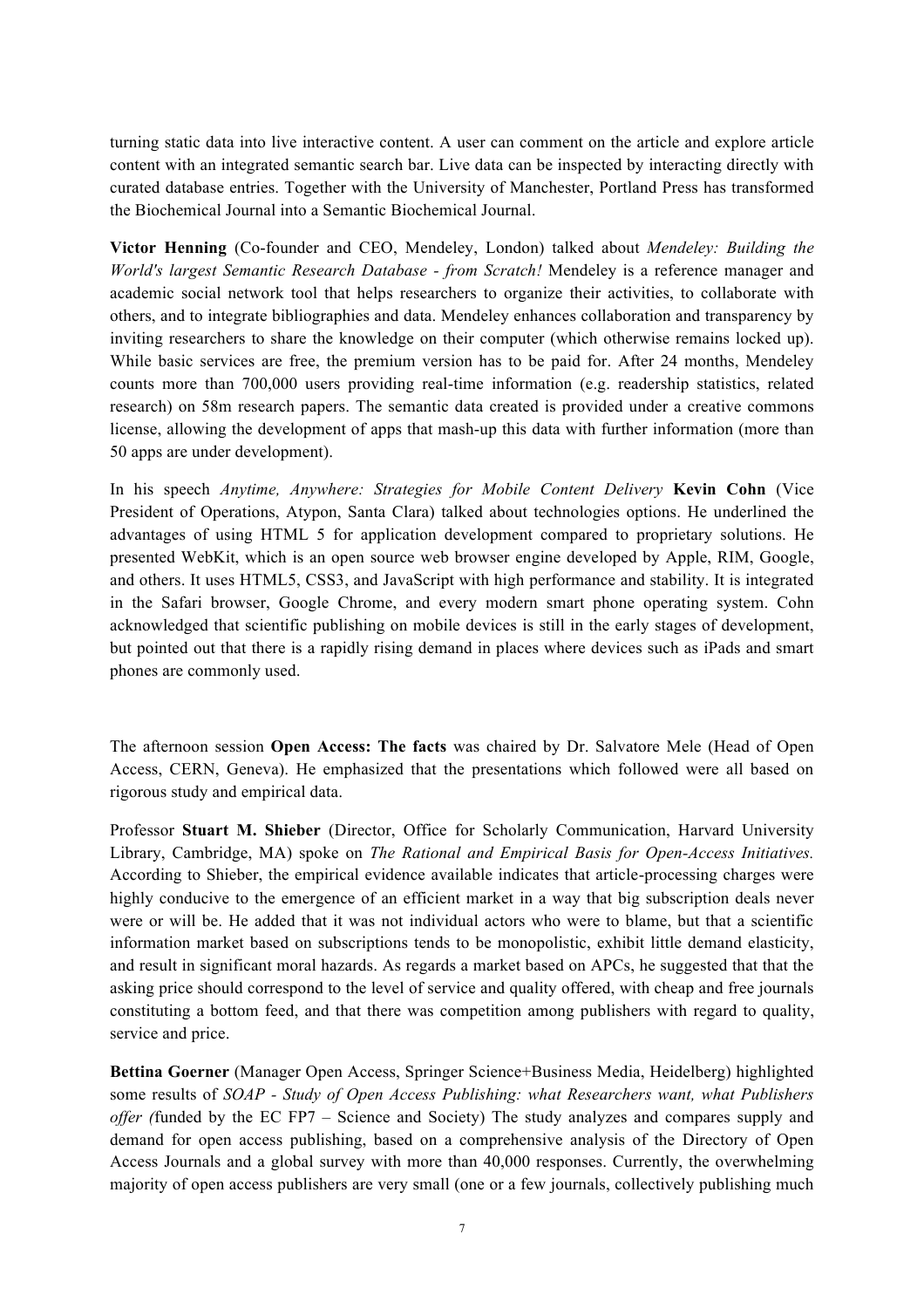more than half the total output) and less than ten large publishers can be identified. Fifty percent of the publishers are in STM, but 2/3 of all journals and 3/4 of all articles. Many of the small publishers do not charge, but in the case of larger publishers, income was derived from article processing charges, membership fees and advertisement – with APCs being by far the most important source. The key findings of the survey were that ninety percent of scientists think open access publishing is preferable, but only eight to ten percent of all articles are published in this way. The main barriers seem to be lack of funds (40%) and journal quality and prestige (30%).

**Dr. Caroline Sutton** (President, Open Access Scholarly Publishing Association) spoke on Open *Access Publishers: Retaining core values while challenging non-core practices.* She said that all publishers were committed to the core function of scholarly publishing, namely the registration, evaluation, dissemination and preservation of knowledge claims. The integrity of the publisher, rigor in evaluation, and a commitment to quality are all essential to this task. Much of what is controversial, such as the business model, metrics and publishing formats, is not actually a core feature. Nevertheless, these 'additional' features should be examined to determine how they might best be structured to serve core functions. According to Sutton, this means that publishers are free to experiment with the business model (and other features) to preserve and enhance the core functions for  $21<sup>st</sup>$  century Internet publishing. OASPA is committed to developing the open access business model as highly complementary to the core functions.

**Dr. Mark Patterson (**Director of Publishing, Public Library of Science (PLoS), Cambridge) spoke on *Open Access Publishers: Breaking even and growing fast.* 

PLoS, and some other open access publishers, have been breaking even and are still growing fast. In fact, the successes of PLoS - one in particular - have been noticed by other publishers, several of whom are striving to re-create this new type of journal. In 2009, PLoS received the ALPSP award for publishing innovation for its editorial process. Editors and reviewers do not seek to ascertain how important a work is and what the particular audience might be, but focus on a technical review of the manuscript. Post-publication tools are then used to sort and filter scholarly content. As regards PLoS on the whole, the number of submissions from 2003 to 2010 has risen from a few hundred to more than 20,000 annually, and the number of publications to about 8,000.

**Professor Paola Dubini** (Director, Art Science Knowledge (ASK) Research Center, Università Bocconi, Milano) spoke on *Complementary Article Dissemination via Journals and Repositories: Economic Evidence from the PEER Project.* PEER (Publishing and the Ecology of European Research) is a collaborative project involving publishers, repositories and the research community, which is investigating the effects of the large-scale, systematic depositing of authors' final peerreviewed accepted manuscripts (supported by EC eContentplus). Business models and cost data from eleven publishers and eight repositories were examined on a case study basis, and that of seven large platforms used by publishers and repositories was examined in more detail. It emerged that, for publishers and repositories alike, competition is increasingly based on the platform. Platform setup costs vary widely, maintenance costs much less, and in all cases publishing costs can be significantly reduced if a larger critical mass of content is reached.

The **closing keynote** was given by H. Frederick Dylla (Executive Director & CEO, American Institute of Physics, College Park, MD) on *After the Scholarly Publishing Roundtable: The Evolution of the Debate on Public Access.* Mr. Dylla presented his view on the report of the Scholarly Publishing Round Table in the United States, which he co-authored as a representative of publishers. The core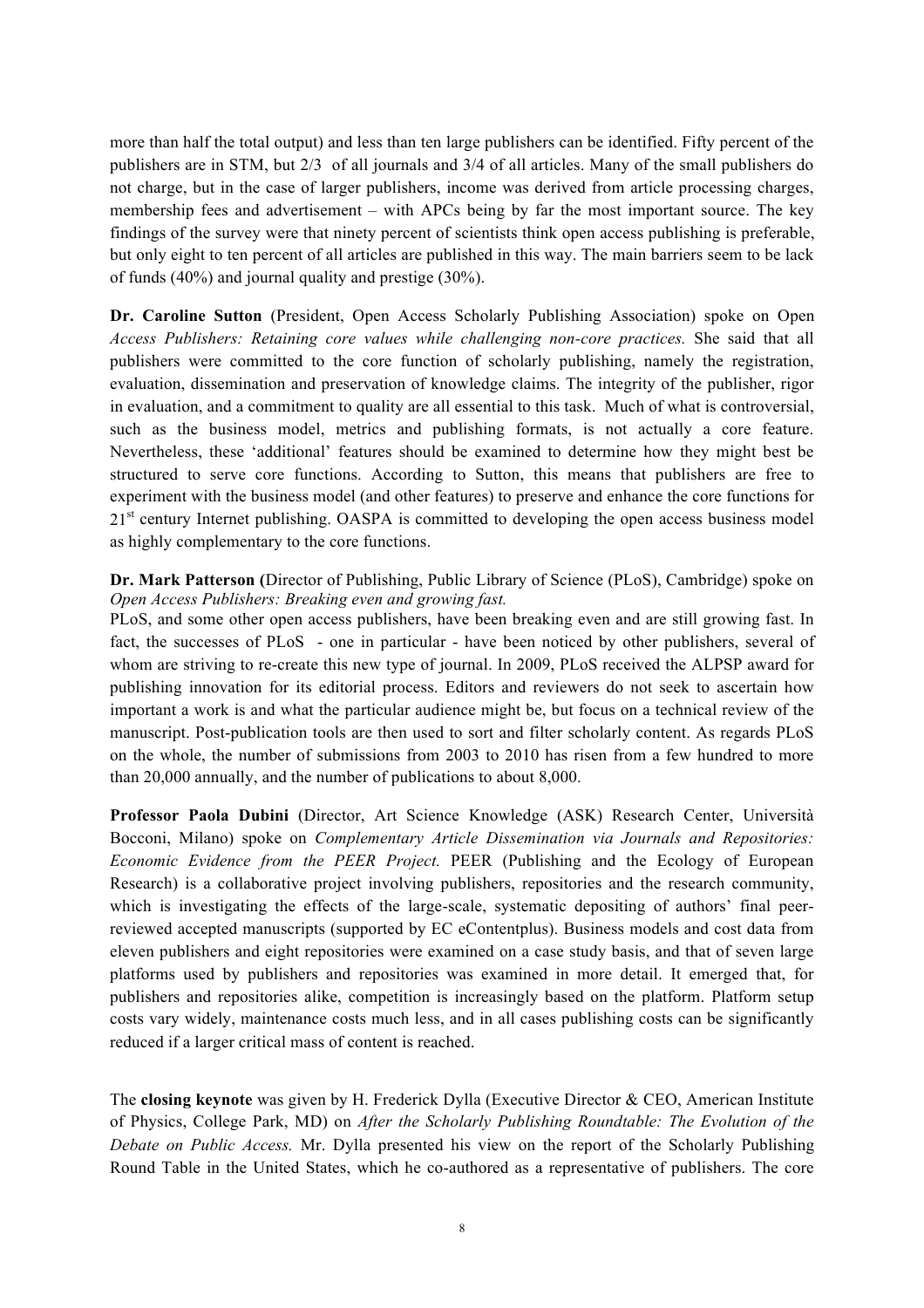recommendation of the Roundtable is that "each federal research funding agency should expeditiously but carefully develop and implement an explicit public access policy that brings about free public access to the results of the research that it funds as soon as possible after those results have been published in a peer-reviewed journal." Most stakeholders expressed respect for the approach and were supportive of the general principles as well as the recommended consultative process. Societies and for-profit publishers had reservations about intellectual property and copyright issues as well as government intervention. In particular, they are concerned about unfunded public access policies, which they believe might threaten the viability of the scholarly publishing enterprise. Also controversial is whether an embargo period of 12 months is sufficient to recoup publisher investment. Additionally, there is no agreement concerning the recommendation that publishers provide access to the article's Version of Record. Advocates of a legislative public access mandate expressed their disappointment because there were no specific recommendations for a public access mandate. They also disagree with the notion that public access articles could be hosted by publishers on their own sites.

The **closing panel** was moderated by **Dr. Herman P. Spruijt** (Immediate Past President, International Publishers Association - IPA, Geneva). Participants were **Mrs. Eefke Smit** (Director, Standards and Technology, International Association of STM Publishers), **Robert M. Campbell** (Senior Publisher, Wiley Blackwell, Oxford), Professor **Michael Mabe** (CEO, International Association of STM Publishers, The Hague and Oxford), and **Dr. Matthias Wahls** (m.w. publishing consultancy, The Hague). In his conference synopsis Robert M. Campbell commended APE for the strong program. He stressed that publishers should together develop more consistent data policies. Eefke Smit supported this and said that it was time to move on from experiments and data collection towards sustainable solutions. Matthias Wahls argued in support of downsizing the symbolic value of the journal impact factor and/or replacing it. But he also noted that those funding the research lacked a clear alternative concept and workable mechanisms for measuring quality. Michael Mabe stressed that he found all the sessions of the conference relevant. Yet, he felt that the issue of intellectual property rights – and legal developments at the global and national level - deserved more attention next time. Herman Spruijt said that what interested him was the great age variance among the users of social media, and that increasing usage of this media confirmed the degree to which science is a social activity. Given what we were observing with regard to the Internet - the rise of data-driven science and open access publishing - the journal article seems still to have a very bright future, even though this may be in an embedded form used in novel ways.

Berlin, St. Pölten, Heidelberg, February/July 2011

For correspondence:  $info@ape2011.eu$ 

**Please note: APE 2012 will be held 24-25 January 2012**